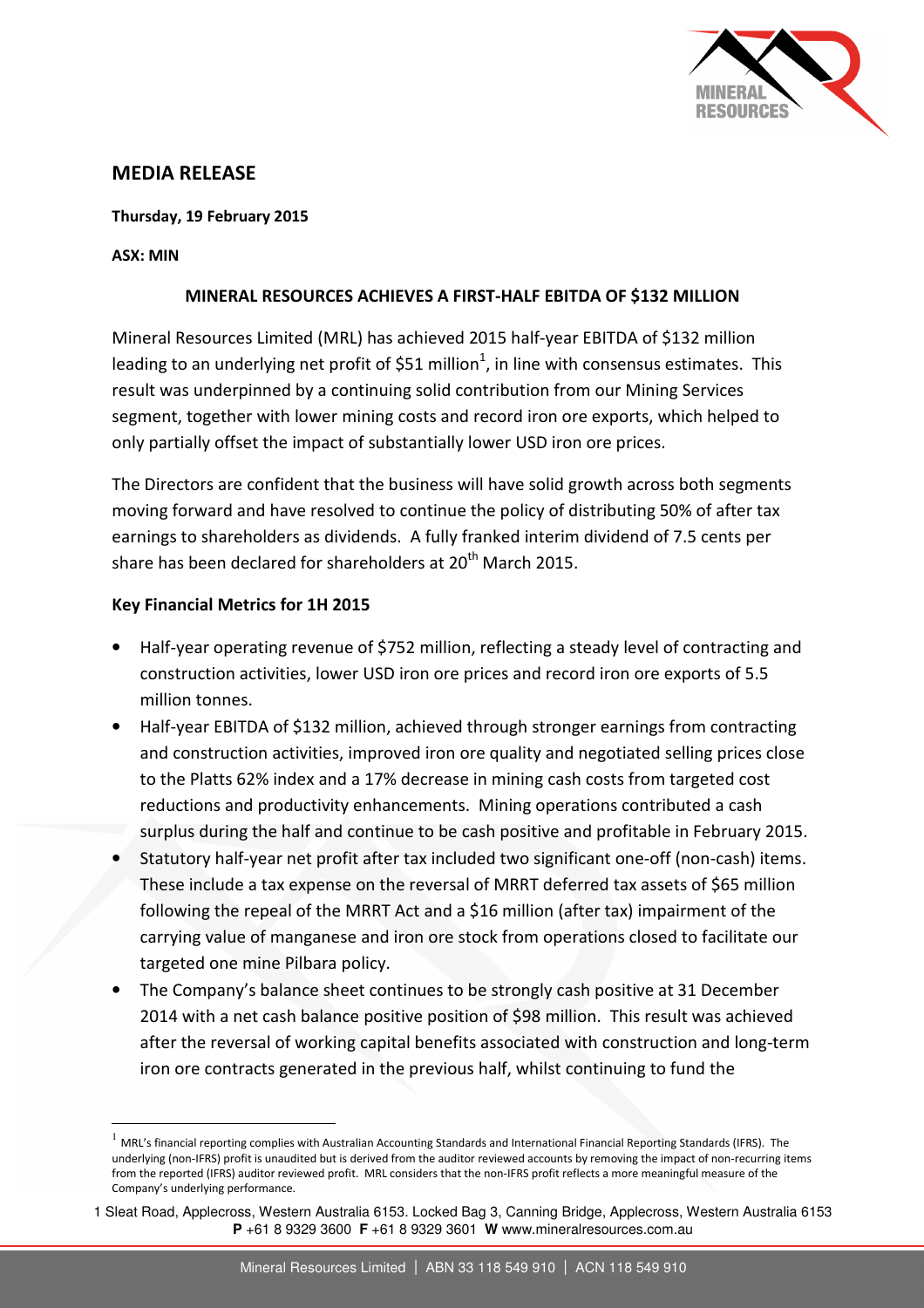

Company's CAPEX and R&D programs. MRL also has access to over \$400 million in undrawn debt facilities to facilitate business development.

Mineral Resources Managing Director Chris Ellison said the underlying financial results reflected a sustainable contribution from the Company's core Mining Services business, plus a significant reduction in mining costs together with a strong iron ore export performance, which helped to partially offset the significant impact of lower USD iron ore prices. The costs to date are seriously impacted by high port storage and ship loading charges and MRL is in discussions with the State Government and Port Authorities to secure a reduction in these charges.

"The Company's underlying strength remains as a mining services provider for our external clients, as well as for our internal works, and reflects the substantive value add for our clients by utilising our proven services capability to assist them in reducing costs and limiting their capital spend. The provision of cost effective operations and highly efficient equipment and infrastructure, as evidenced by the outstanding performance on the EPC contract for the Nammuldi Below Water Table Project, is the fundamental strength of the Company's past and future".

Mr Ellison said the Company is well advanced in its development of a range of exciting new mining services initiatives, which have the potential to significantly improve the performance of mining, processing, haulage and transport operations for both Mineral Resources and its customer base. These initiatives will give us full control over our supply chain from mine to ship, and significantly improve our ability to reduce the cost of ore delivered into the overseas markets.

### Key Business Achievements/Outcomes for 1H 2015

- MRL's group safety performance continued to improve with a Total Recordable Injury Frequency Rate (TRIFR) of 4.8 recordable injuries per million hours worked on a rolling twelve month basis, as at the end of December 2014. This represents an improvement of 66% compared with the previous year.
- The Mining Services segment continued to perform strongly throughout the period, achieving a 22% improvement in underlying EBITDA. Highlights include:
	- The completion of the construction phase of the Nammuldi Below Water Table process plant, which was delivered on schedule. Commissioning and handover of the plant is now under way and the plant is performing to the contracted performance criteria. This contract was undertaken on a fixed price EPC basis and, with the clients' assistance, has been completed within the original budget and program.